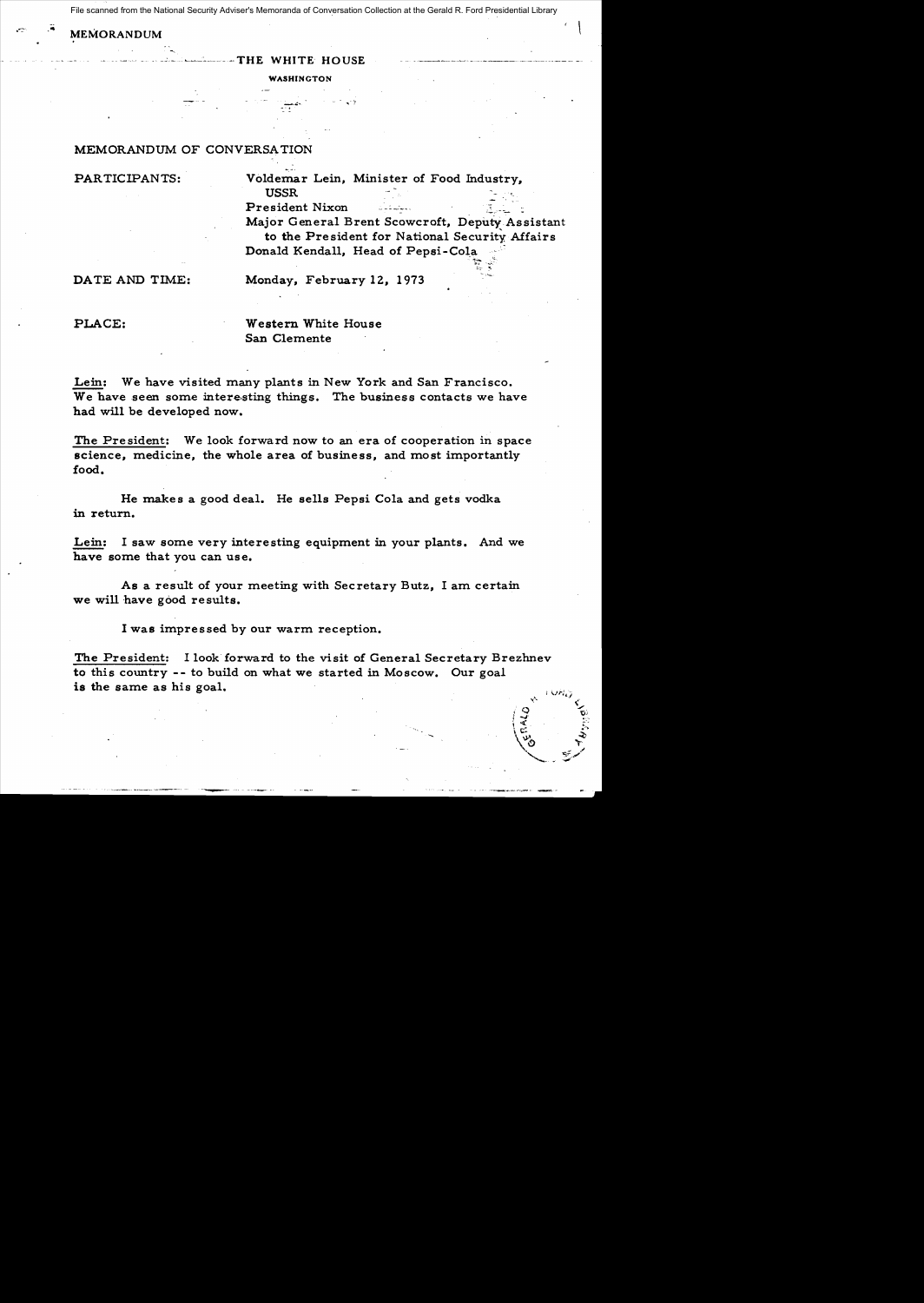'-.

/'

Lein: I am grateful that you received us.

 $T$ oasts: $7$  To friendship between our peoples.

The President: I will try some of your vodka. It is much better than Smirnoff.

Kendall: To show the similarity - - I had a Pepsi tie and the translator took me through the plant speaking Russian.

The President: I will give each of you a colored picture. This is our flag in flowers.

Lein: It is a nice place.

The President: Have the aide get a golf cart and give Mr. Lein a tour.

We had lots of rain -- it's good for farmers.

Lein: It is a beautiful place.

The President: Tell General Secretary Brezhnev that when he comes, in addition to Washington and Camp David. I want him to come here. This is my house and I want him to see it.

; .. ~'.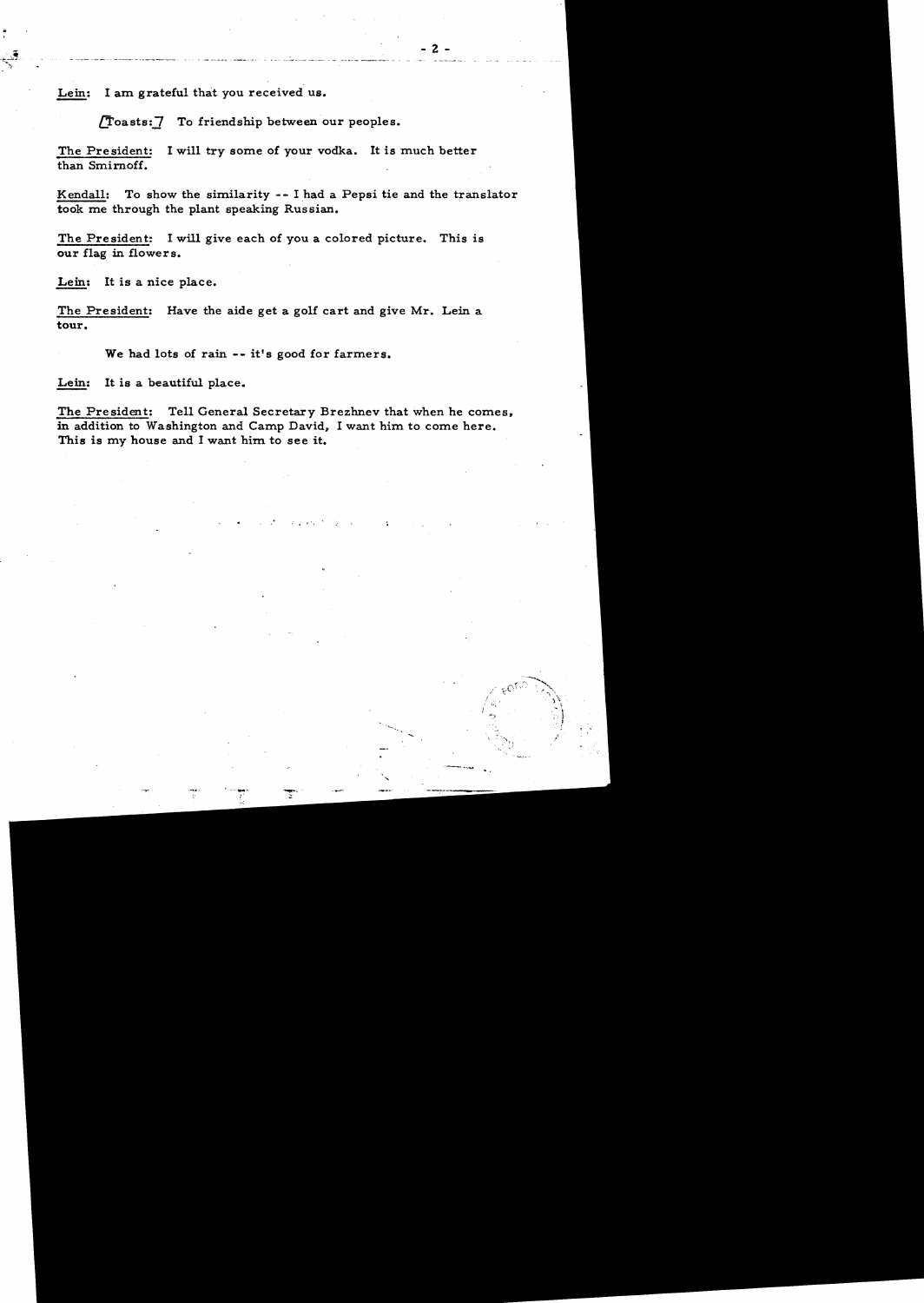Møyes/Lein Mon 12506 Compa 12 24 rates Kirou metalegarhiver i in Veutil avery plants - 1/4,54 Hair sur Litresty things will be developed Koste pauval mont to enangemp - space of (impirities - uses + unit injutant Howling or groot clear - sens PC + get Le Sanction de Commencer de la Commence de la Commence de la Commence de la Commence de la Containe de la Commence de la Commence de la Commence de la Commence de la Commence de la Commence de la Commence de la Commence de 6 Greepe Lyon receive